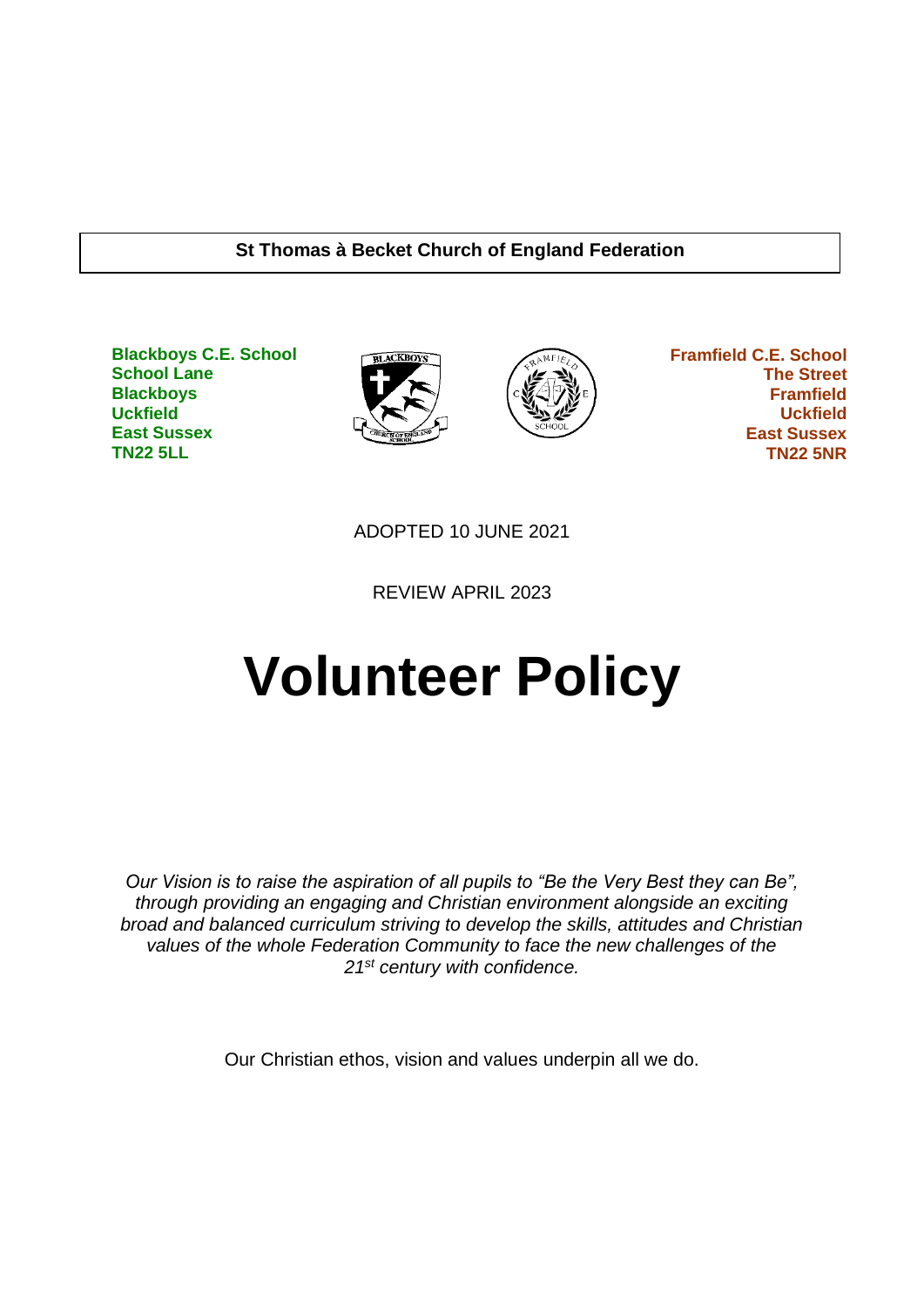| <b>Contents</b>                            | Page           |
|--------------------------------------------|----------------|
| Introduction                               | 3              |
| Becoming a Volunteer                       | 3              |
| <b>Federation Aims</b>                     | $\overline{4}$ |
| Values                                     | $\overline{4}$ |
| Confidentiality                            | 4              |
| Supervision                                | 5              |
| <b>Off-Site Visits</b>                     | 5              |
| <b>Child Protection</b>                    | 5              |
| <b>Complaints Procedure</b>                | 6              |
| <b>Health and Safety</b>                   | 6              |
| <b>General Data Protection Regulations</b> | 6              |
| Monitoring and Review                      | 7              |
| Appendix One                               | 8              |
| Appendix Two                               | 10             |
| <b>Appendix Three</b>                      | 11             |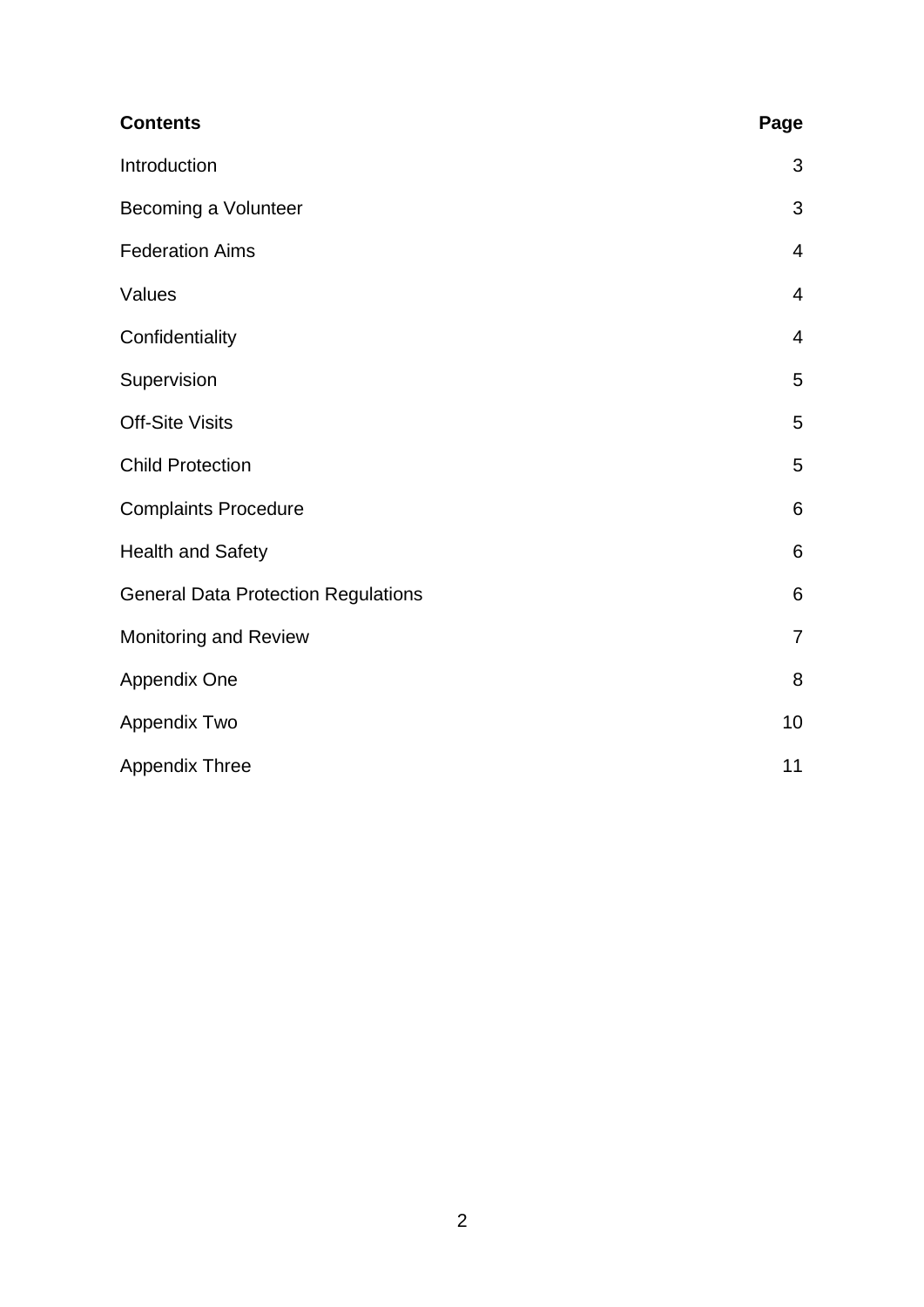# **Introduction**

This policy has been developed by St Thomas à Becket Church of England Federation (which is referred to as the Federation in the rest of this document) to give general principles and guidance on activities involving Federation volunteers. A volunteer is defined as someone who commits time and energy for the benefit of the Federation and who does so through personal choice, without the expectations of financial reward.

Volunteers within our Federation bring with them a range of skills and experience that can enhance the learning opportunities of children at our schools. We welcome and encourage volunteers from the local community.

Our volunteers include:

- Members of the Governing Body
- Parents of pupils
- Ex-pupils
- Students on work experience
- University students referred to us by Student Volunteer Services
- Ex-members of staff
- Local residents
- Friends of the Federation Schools

The types of activities that volunteers are engaged in include:

- Hearing pupils read
- Working with small groups of pupils
- Working alongside an individual pupil
- Undertaking art and craft activities with pupils
- Running after-school clubs
- Working with pupils on computers
- Accompanying school visits
- **•** Driving children to activities (current driving licence, insurance documentation and MOT required)

#### **Becoming a Volunteer**

Anyone wishing to become a volunteer in the first instance must meet with the Headteacher for the school they wish to volunteer in.

Volunteers must read and accept the Volunteer Guidelines. (Please see Appendix One)

Before starting to help in a Federation school, volunteers must sign the Volunteer Agreement (please see Appendix Two), which sets out the Federation's expectations of volunteers and asks volunteers to confirm they have received a copy of this policy.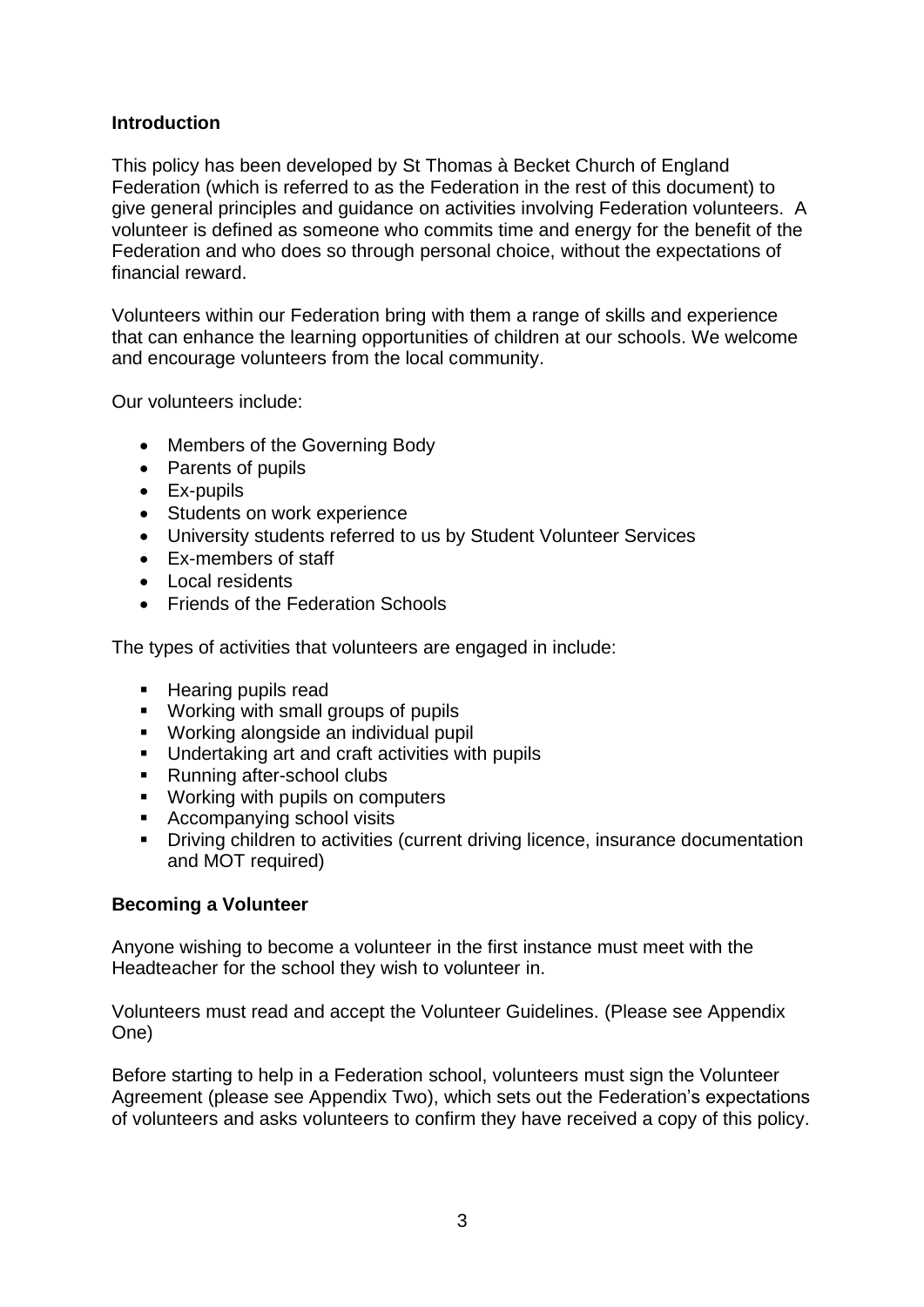All adults who work in our Federation whether a paid member of staff, or a volunteer, are expected to work and behave in such a way as to actively promote our Federation's vision.

# **Federation Aims**

- To nurture an environment in which the Christian ethos is celebrated in all areas of school life.
- To nurture all children and enable them to achieve their personal and academic potential and to value each child's contribution.
- To create a friendly and secure learning environment where children and adults work together with fun, enjoyment and enthusiasm.
- To help children discover a sense of awe and wonder of the world in which they live and to develop a concern for its sustainability.
- To offer stimulating, challenging and creative learning experiences, in which provision is made to cater for all pupils' needs.
- To promote a healthy lifestyle through a positive attitude to physical and mental activity.
- To maintain a highly performing and effective learning environment.
- To empower our pupils by helping them to manage risk and to meet challenges positively.
- To ensure pupils are taught life skills to enable them to make a positive contribution to society in our continuously changing world.

To create an atmosphere of mutual respect for all by cultivating an appreciation of multi-cultural diversity, preparing children to develop into citizens of the twenty-first century who are tolerant and confident.

# **Values**

We specifically promote the values of Perseverance, Thankfulness, Fellowship, Respect, Courage and Understanding.

# **Confidentiality**

- Volunteers in schools within our Federation are bound by a code of confidentiality
- Any concerns that volunteers have about the children they work with and come into contact with should be voiced with the Class Teacher and NOT with the parent(s) of the child or persons outside the Federation
- Comments regarding children's behaviour or learning can be highly sensitive, and if taken out of context, can cause distress to the parents of a child if they hear about such issues through a third party rather than directly from their school.

## *Volunteers who are concerned about anything another adult in the Federation does or says should raise the matter with the Federation school's Headteacher.*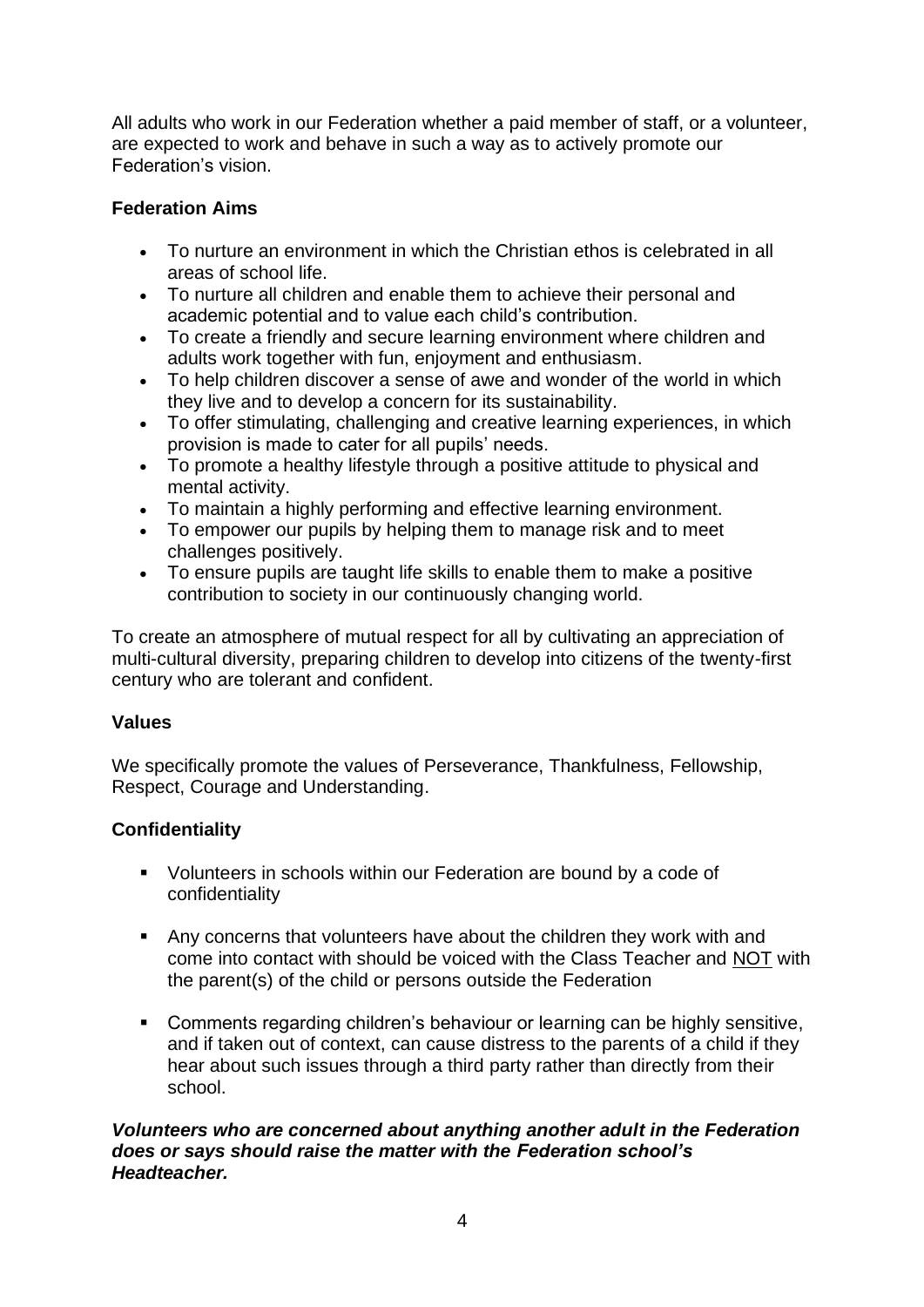# **Supervision**

- All volunteers work under the supervision of the Class Teacher of the class to which they are assigned. Teachers retain responsibility for children at all times, including the children's behaviour and the activity they are undertaking. This includes when on off-site visits.
- Volunteers should have clear quidance from the Teacher as to how an activity is carried out and what the expected outcome of an activity is.
- Volunteers are encouraged to seek further advice/guidance from the Teacher in the event of any query or problem regarding children's understanding of a task or behaviour.

# **Off-Site Visits**

- All volunteers work under the supervision of the Lead Teacher of the activity.
- Organisation of the pupils is the responsibility of the Lead Teacher.
- Volunteers should support the children following the clear guidance of the Teacher.

# **Child Protection**

The welfare of our pupils is paramount. To ensure the safety of our children, we adopt the following procedures:

All volunteers are given a copy of this Volunteer Policy and asked to sign the Volunteer Agreement (Appendix Two) New Volunteers are asked to complete the New Volunteers Application Form (Appendix Three).

**To ensure the safety and well-being of our pupils at all times, all volunteers must be cleared by the Disclosure and Barring Service (DBS). A DBS Disclosure is issued to the individual, the Federation is notified of the clearance by the DBS and a central record is maintained at the school within the Federation.**

The Federation (Blackboys CEP School and Framfield CEP School) processes personal information about its volunteers and is a 'data controller' for the purposes of Data Protection legislation.

We collect information from you and hold this information in line with the Federation's Information Security Policy. This policy is available on our school's websites or by request at your school office.

All personal data is subject to a retention policy which details how long we will retain the information. This is governed by the category of data and the requirement to hold it in our records in line with statutory provisions or other operational requirements. This policy is available on our school's websites or by request at your school office.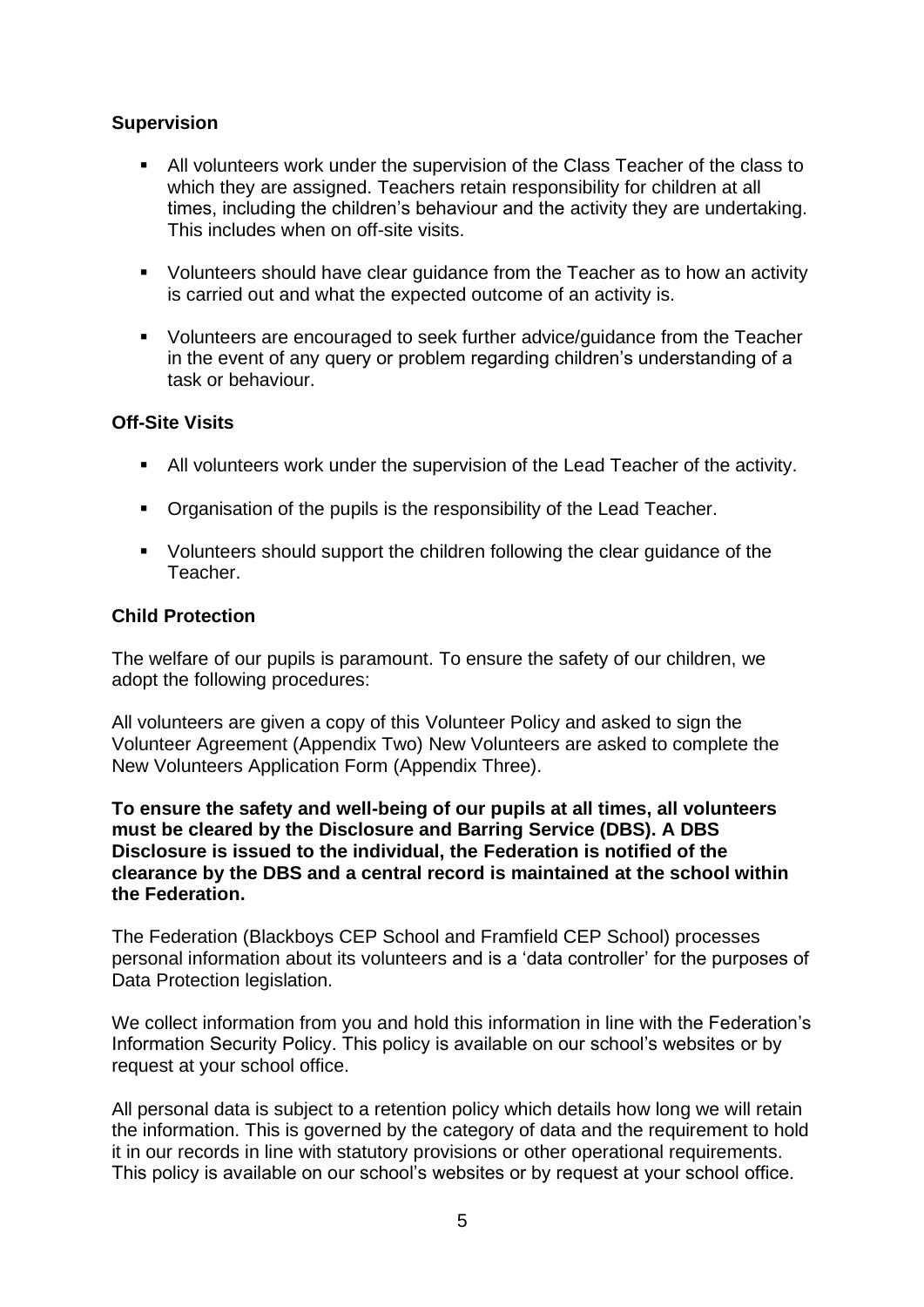From time to time personal matters can affect capacity to maintain volunteer commitment. Volunteers should feel able to step aside whilst such matters are dealt with.

# **Complaints Procedure**

Any complaints made about a volunteer will be referred directly to the Federation school's Headteacher for investigation. Any complaints made by a volunteer will be referred to the Federation school's Headteacher.

The Headteacher reserves the right to take the following action:

- To speak with a volunteer about a breach of the Volunteer Agreement and seek reassurance that this will not happen again.
- Offer an alternative placement for a volunteer, e.g. helping with another activity or in another Class.
- **•** Inform the volunteer that the Federation no longer wishes to use them. The full Complaints Policy and Procedure is available from Federation school offices.

#### **Health and Safety**

The Federation's Health and Safety Policy is available on request to volunteers working within a Federation school. Class Teachers ensure that volunteers are clear about emergency procedures (e.g. fire alarm evacuation) and about any safety aspects associated with a particular task (e.g. using DT equipment/accompanying children on visits).

Volunteers are expected to follow all Federation Health and Safety Policies and Procedures whilst undertaking volunteering duties either on or off site.

Volunteers need to exercise due care and attention and report any obvious hazards or concerns to the Class Teacher in the first instance.

#### **General Data Protection Regulations**

Under Data Protection Law, individuals have a right to be informed about how the Federation uses any personal data that it holds about them. The Federation complies with this right by providing "Privacy Notices" to individuals where the Federation is processing their personal data. This Notice explains how we collect, store and use personal data.

The Privacy Notice can be viewed at [Privacy-Notice-Governors-and-Volunteers.pdf](https://www.framfieldcep.e-sussex.sch.uk/wp-content/uploads/2021/06/Privacy-Notice-Governors-and-Volunteers.pdf)  [\(framfieldcep.e-sussex.sch.uk\)](https://www.framfieldcep.e-sussex.sch.uk/wp-content/uploads/2021/06/Privacy-Notice-Governors-and-Volunteers.pdf) or [Privacy-Notice-Governors-and-Volunteers.pdf](https://www.blackboys.e-sussex.sch.uk/wp-content/uploads/2021/06/Privacy-Notice-Governors-and-Volunteers.pdf)  [\(blackboys.e-sussex.sch.uk\).](https://www.blackboys.e-sussex.sch.uk/wp-content/uploads/2021/06/Privacy-Notice-Governors-and-Volunteers.pdf) Alternatively, on both school's websites from the Information Tab and then the GDPR Tab or a copy can be obtained via the school office of the school in which you volunteer.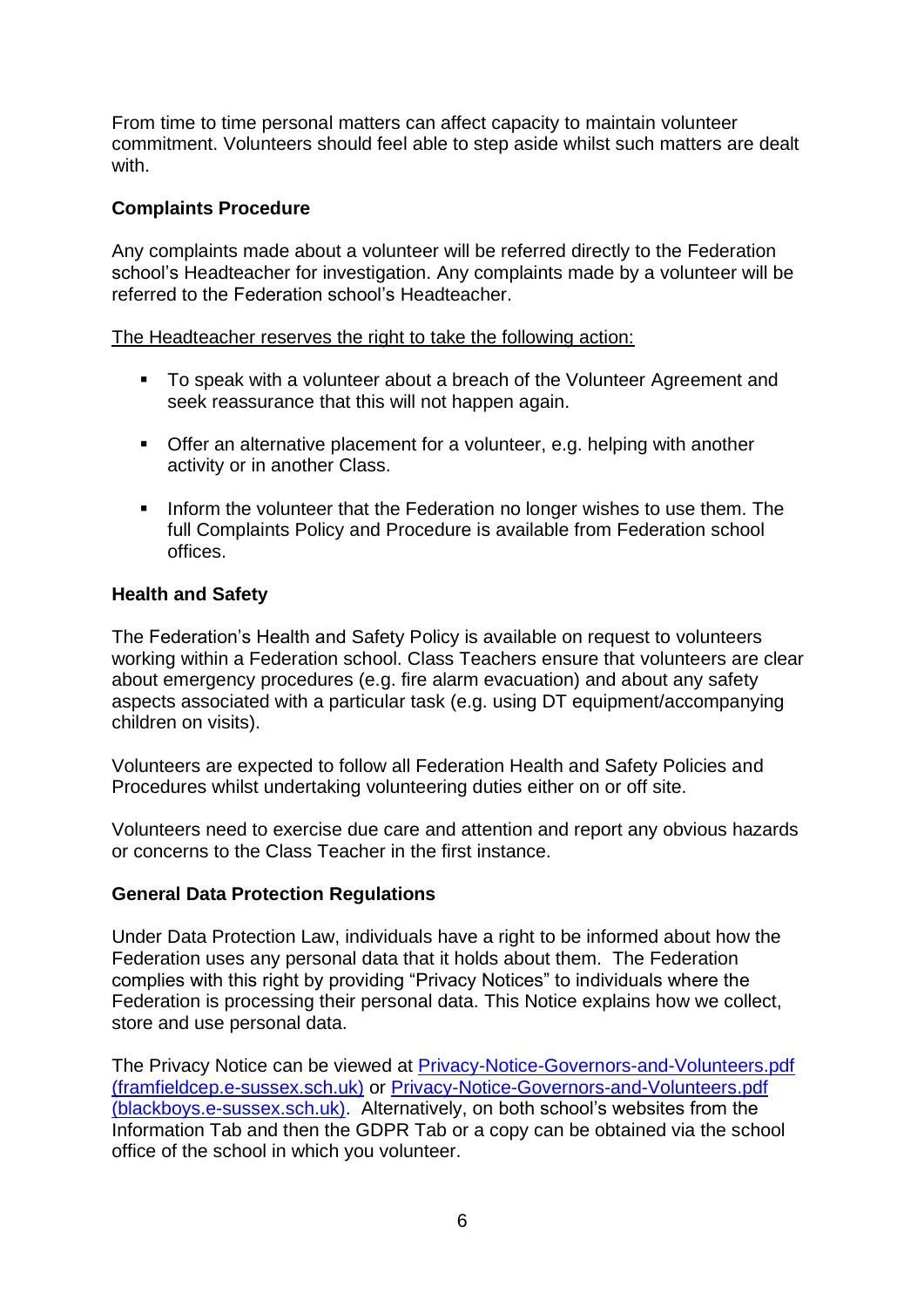# **Monitoring and Review**

This policy will be reviewed as it is deemed appropriate and updated in the light of new guidance from either the Department of Education or Children's Services Authority (CSA) of East Sussex, but no less frequently than every two years. The policy review will be undertaken by the Federation's Headteachers and the Governing Body's Policies Working Party.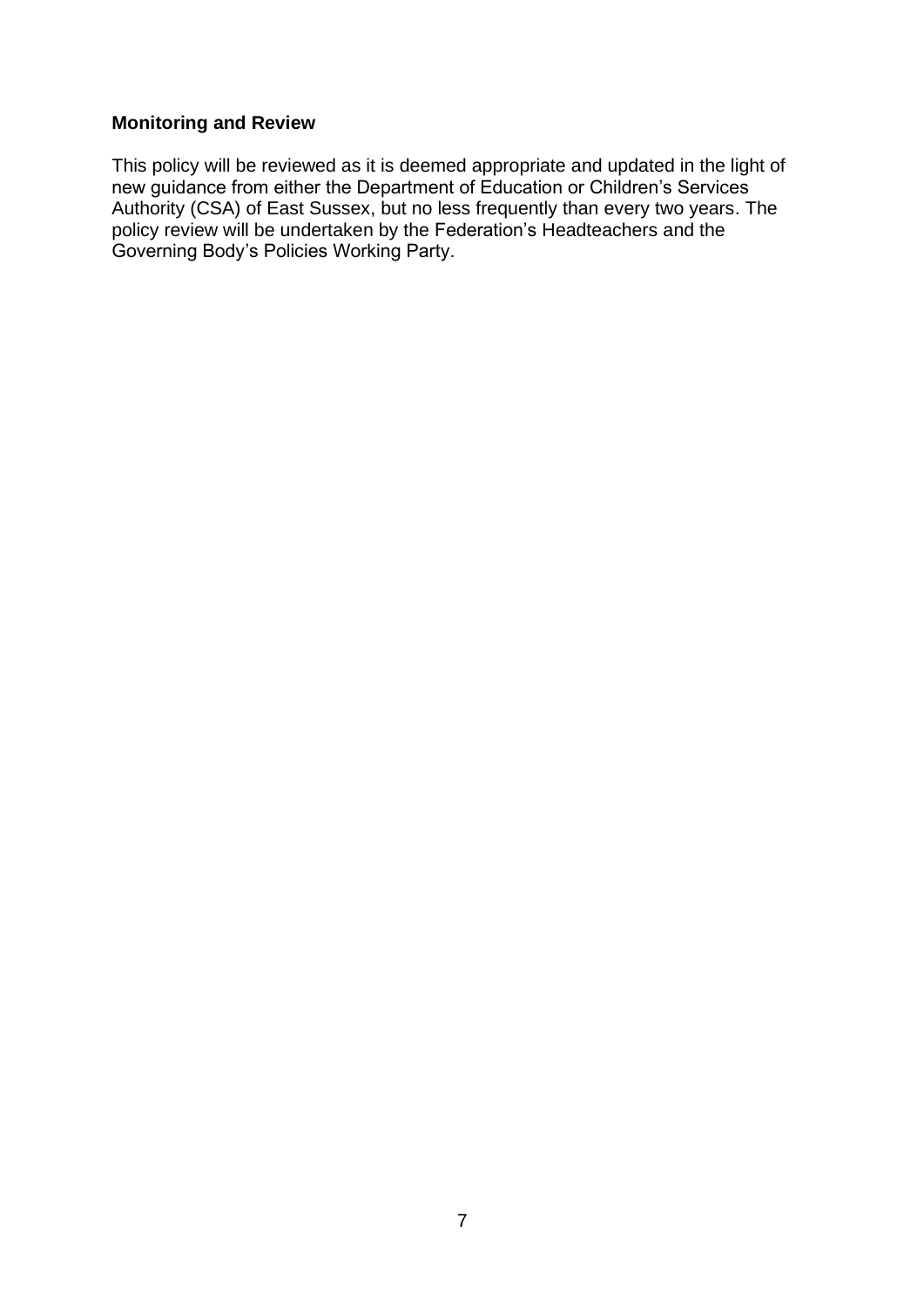# **Appendix One**

# **St Thomas à Becket Church of England Federation – Volunteer Guidelines**

#### **Framfield Church of England Primary School Blackboys Church of England Primary School**

Thank you very much for volunteering to help at Framfield/Blackboys CEP School. The following are a set of guidelines, which we hope will help to establish a successful partnership between members of staff and volunteers in our schools.

- Class Teachers work hard to plan lessons and direct learning in advance. If you are unsure of the purpose of the activity you have been asked to assist with please clarify it with the Class Teacher or Teaching Assistant at the start of the session.
- If you are committed to helping on a regular basis and for any reasons are unable to attend on a day when you are expected, please inform the Class Teacher or the school office in advance. Similarly, if your help is not required on a particular day (due to a trip or other school activity) then the Class Teacher will provide you with advance notice of this.
- Helping in the school that contains your own child will give you an insight into his or her education. Should you have any questions that arise out of this please direct them to the Class Teacher privately on a separate occasion, through Parent/Teacher evenings, or through the other channels that already exist within the school.
- When you are working with the children it is important to create an atmosphere that makes the children want to learn. Enthusiasm and encouragement are extremely important in helping with development.
- Should a child or children spoil an activity for others in which you are participating, please give one warning before asking the Class Teacher or Teaching Assistant to intervene.
- Under the Children Act 1989 relating to child protection, if a child tells you something that you feel is of concern but you might not know the relevance of, you should discuss this privately with the Teacher present and no further. Follow the advice on the Safeguarding Card you will be given on your first visit to a Federation School. This will inform you of who takes ultimate responsibility for Safeguarding.
- Confidentiality regarding what might be seen, heard or discussed within the class or group by children or adults is extremely important. Federation members of staff are bound by the rules of confidentiality that as a volunteer will also apply to you. Please do not discuss any issues that might arise in class with anyone other than the Class Teacher who is best placed to decide on the correct course of action.

You may be aware that legislation requires all people working with 'vulnerable members of society', whether in a professional or a voluntary capacity, have to apply for a "Disclosure" from the Disclosure and Barring Service (DBS). DBS disclosures are not 'portable' and therefore, even if you have one already, you will need to fill in a new form. Forms are available at either school office.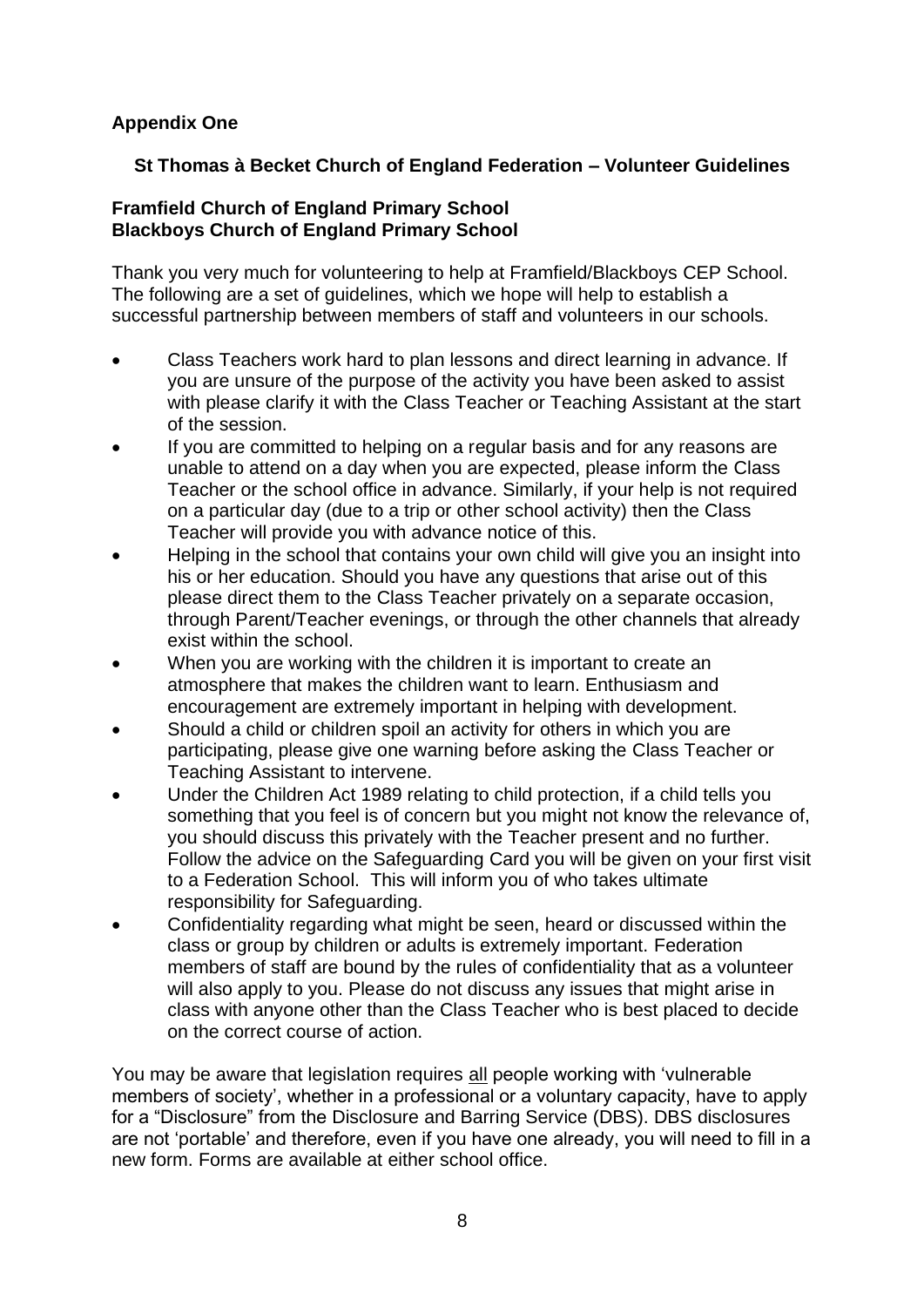Thank you very much for volunteering, your time, effort and enthusiasm to help in school. You can be assured that your help is greatly appreciated and will be of genuine help to both children and members of staff alike.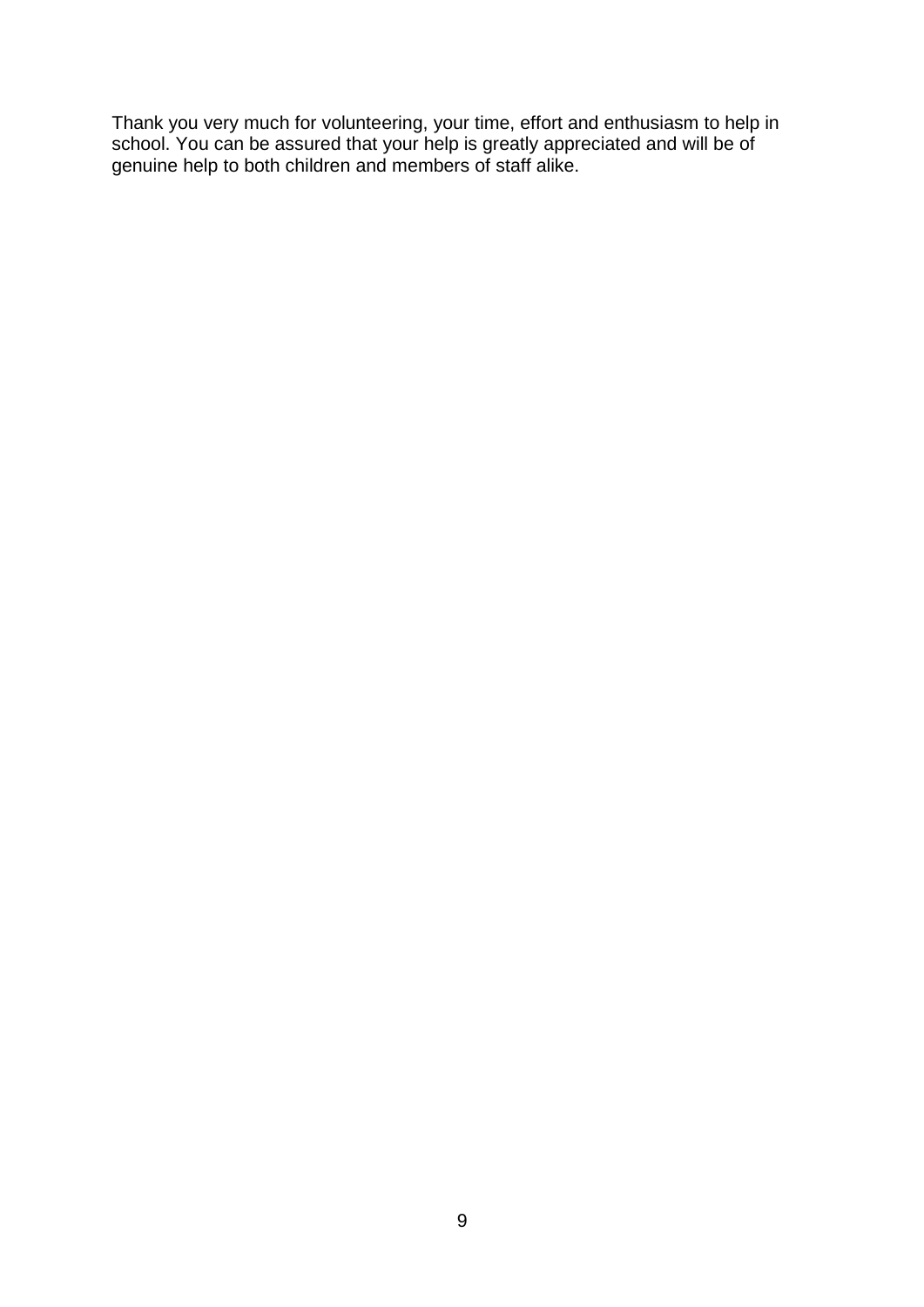#### **Appendix Two**

#### **St Thomas à Becket Church of England Federation**

#### **Framfield Church of England Primary School Blackboys Church of England Primary School**

#### **Volunteer Agreement**

Thank you for offering your services as a Volunteer at Framfield CE Primary School/Blackboys CE Primary School\*. Your offer of help is greatly appreciated, and we hope that you will gain much from your experience here.

Please read and sign this Volunteer Agreement sheet and hand it to the school office.

You will receive a copy of it for your records.

- $\checkmark$  I have received a copy of the Federation's Volunteer Policy and have read the Volunteer Guidelines.
- $\checkmark$  I agree to support the Federation's Aims and Values and follow Federation Policies.
- $\checkmark$  I agree to treat information I learn from being a Volunteer as confidential.
- ✓ I understand that I am required to undergo a Disclosure and Barring Service check to advise the Federation of my suitability as a volunteer.

Signed:

Name:\_\_\_\_\_\_\_\_\_\_\_\_\_\_\_\_\_\_\_\_\_\_\_\_\_\_\_\_\_\_\_\_\_\_

Date:

\* Please delete as appropriate